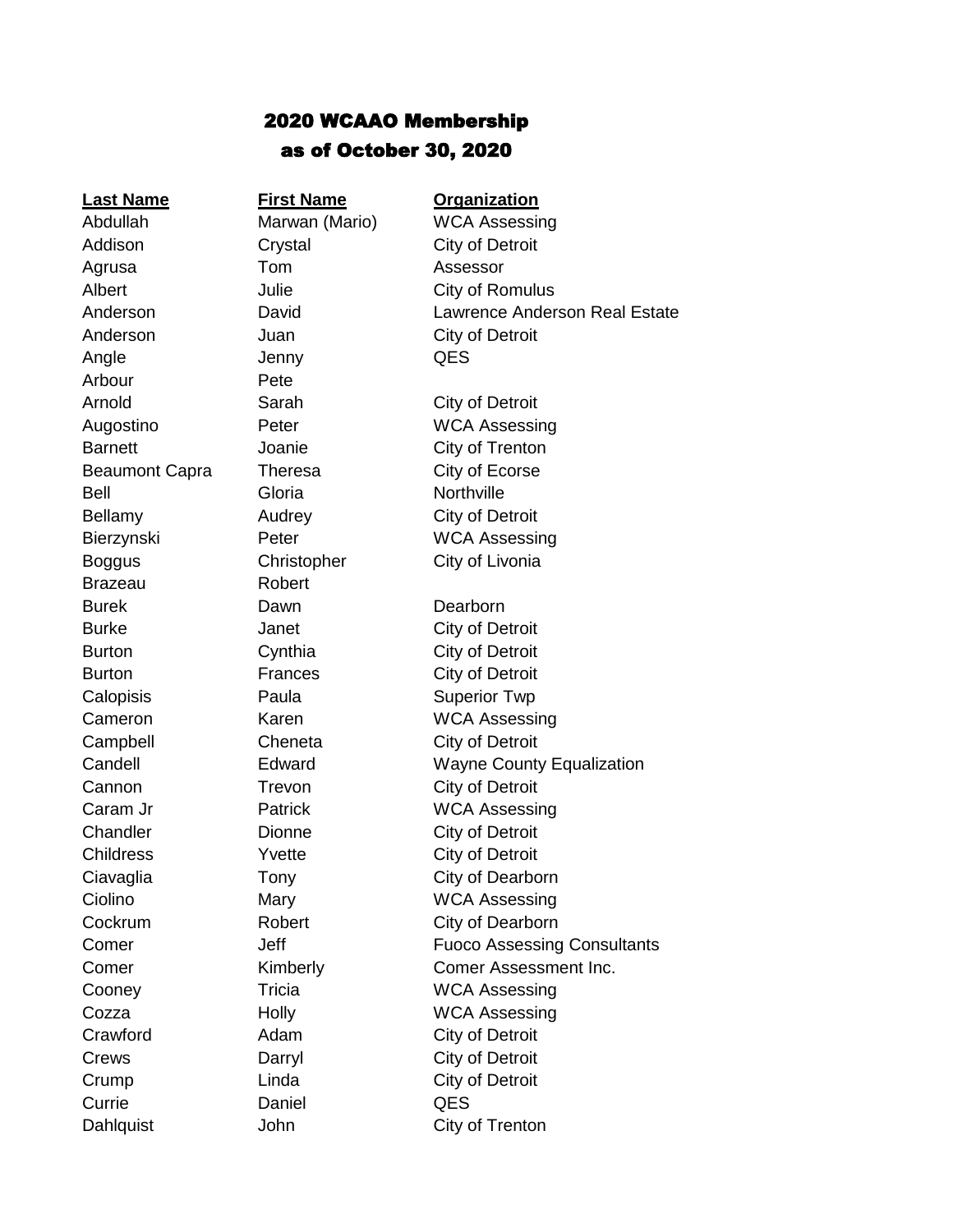**Last Name First Name Organization** Davis Gregory Garden City Davis **Davis** Jennifer **City of Detroit** Degraffenreid Isaac City of Detroit Demski Michael Erie Township Devlin Deirdre City of Detroit DiPonio Sabrina Livonia Dismuke Deon City of Detroit Dozier **DaShanae'** City of Detroit Ericson Charles Charles City of Detroit Evanko Gary Gary Dearborn Ewald **Peter** Peter City of Detroit Ford Valerie City of Detroit Freeman Stevie City of Detroit Gatson Michelle City of Detroit Geiermann James Royal Oak Gosselin Linda Livonia Graves Esther Southgate Grivins-Jastifer Paula Grand Rapids Guider Crystal Crystal City of Detroit Hang Fang Garden City Hardy Daryl Daryl City of Detroit Harris **Lorraine** City of Detroit Harrison **LaMeka** City of Detroit Hobyak Tony QES Hodges Stephanie City of Detroit Horhn Alvin City of Detroit

Davenport-Ezell Letitia Wayne County Equalization Day **Veronica** Wayne County Equalization Dorazio Gina Van Buren Charter Township Dugger Courtney WCA Assessing Dunlap Eric WCA Assessing/QES Foley Tina WCA assessing Foster Melissa City of Dearborn Franklin Candice Wayne County Equalization Fuoco **Anthony** Fuoco Assessing Gape Marjorie Grosse Ile Township Gilo Sara WCA Assessing Gracer **Contracts** Jessica **MCA** Assessing Guenther **William** Salem Township Haygood LaToya Wayne County Equalization Hayley Tracy WCA Assessing Hendges Lisa West Bloomfield Twp Howell Madeline Madeline West Bloomfield Twp Huffman Bryan WCA Assessing Ireland Susan Van Buren Charter Twp Jahns Christine City of Allen Park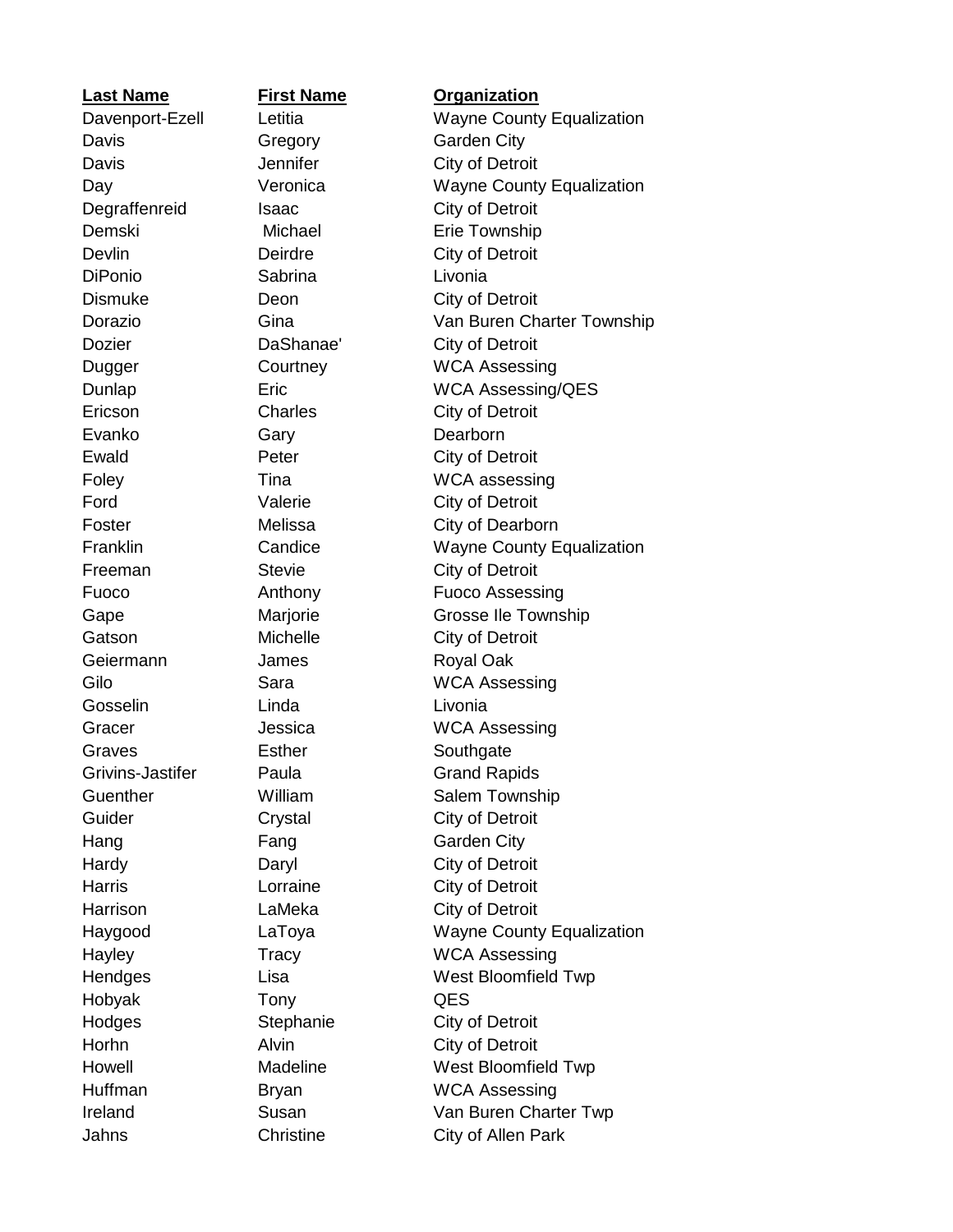**Last Name First Name Organization** Jefferson Valdenise City of Detroit Jenkins Verdinna City of Detroit Johnson Keisha City of Detroit Jones **Kyria** Kyria City of Detroit Kelly **Eric** City of Detroit Liberati Kyle City of Livonia Littlejohn Mona City of Detroit Malloy **Dawn** Dawn Romulus Manley **Dorothy** City of Detroit McCoy Malena City of Detroit McMurray Dana City of Detroit Miller Kimberly Million **Adam** Adam City of Detroit Mitchell Antonio City of Detroit Nehasil George Livonia Newell **Dominique** City of Detroit O'Neal Stephanie Detroit Pargo Karolynn Pogue **Audrey** City of Detroit Pope Kathleen Lincoln Park

## Janowicz **Janet** City of Warren Judeh Jumana Judeh & Associates Kadi Meriem WCA Assessing Kramer Tim Waterford Twp Kuhn Chris Woodhaven/Allen Park Lemere Christina WCA Assessing Lindroth **Kathleen** City of Dearborn Livingston Donna Retired/City of Taylor Longmeyer Tyler Waterford Twp Lynn Ron Ron Wayne County Equalization Mamalakis Helen City of Dearborn Mathews Diane Diane WCA Assessing McCarthy **John** Vest Bloomfield Megdan John WCA Assessing Miller Frederick (Scott) City of Dearborn Mills Ryan Ryan WCA Assessing Moore **Paula** Paula Waterford Twp Moore Robin WCA Assessing Nieman-Stamper Jennifer WCA Assessing Nutter Nancy City of Lincoln Park/Melvindale O'Donnell Timothy Grosse Ile Twp Parrish Christina West Bloomfield Township Patti **Ron** Ron Crown Enterprises Inc. Paust (Doom) Sharon Brownstown Twp Pettinaro Laurie WCA Assessing Pizzo **Emily** Emily WCA Assessing